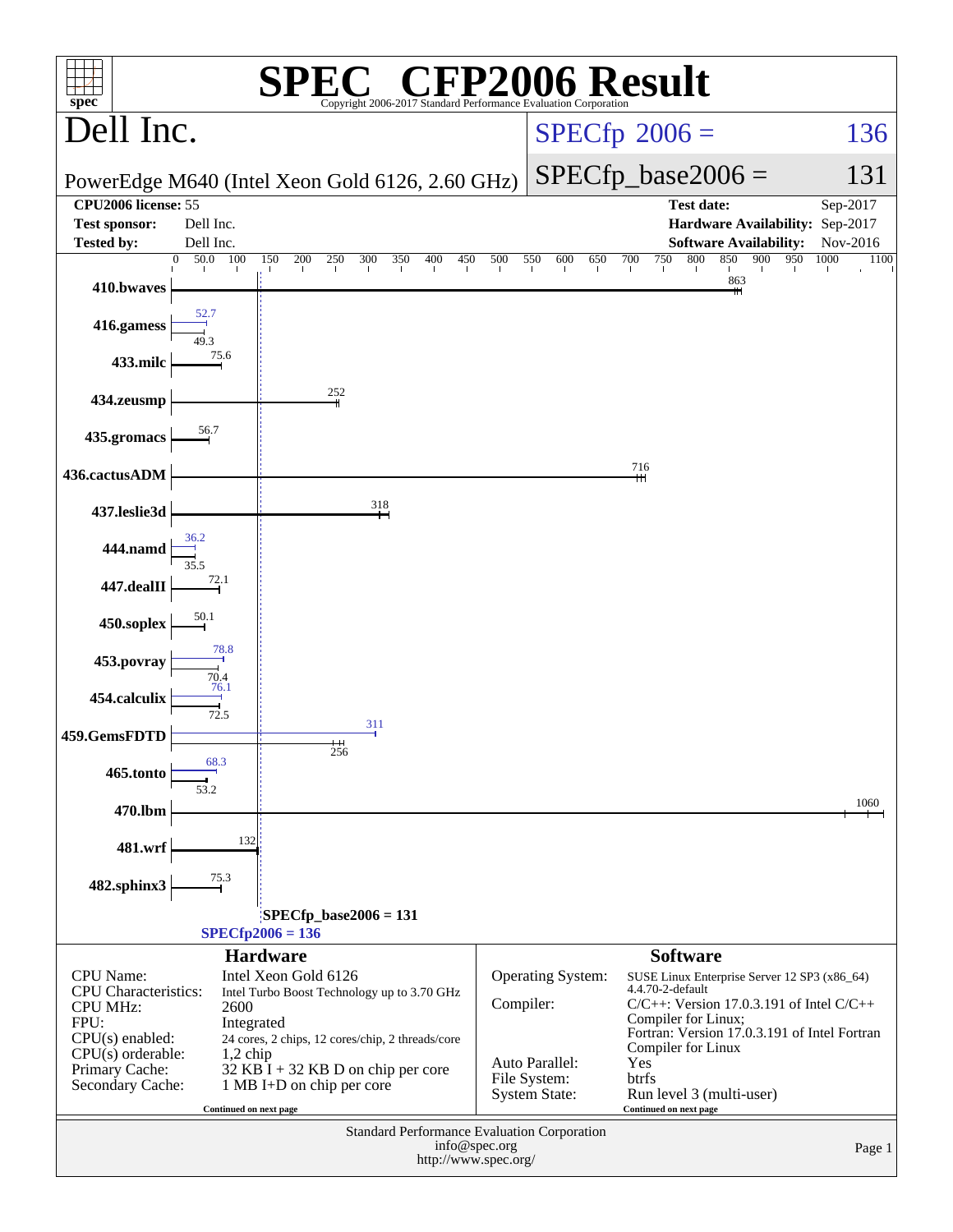

# Dell Inc.

### $SPECfp2006 = 136$  $SPECfp2006 = 136$

PowerEdge M640 (Intel Xeon Gold 6126, 2.60 GHz)

| <b>CPU2006 license: 55</b> |  |
|----------------------------|--|
|                            |  |

 $SPECTp\_base2006 = 131$ 

| <b>CPU2006 license: 55</b>           |                                                                               |                                                            | <b>Test date:</b><br>$Sep-2017$           |
|--------------------------------------|-------------------------------------------------------------------------------|------------------------------------------------------------|-------------------------------------------|
| <b>Test sponsor:</b>                 | Dell Inc.                                                                     |                                                            | Hardware Availability: Sep-2017           |
| <b>Tested by:</b>                    | Dell Inc.                                                                     |                                                            | <b>Software Availability:</b><br>Nov-2016 |
| L3 Cache:<br>Other Cache:<br>Memory: | 19.25 MB I+D on chip per chip<br>None<br>192 GB (12 x 16 GB 2Rx8 PC4-2666V-R) | <b>Base Pointers:</b><br>Peak Pointers:<br>Other Software: | $64$ -bit<br>$32/64$ -bit<br>None         |
| Disk Subsystem:<br>Other Hardware:   | 1 x 960 GB SATA SSD<br>None                                                   |                                                            |                                           |

**[Results Table](http://www.spec.org/auto/cpu2006/Docs/result-fields.html#ResultsTable)**

| Results Table     |                                                                                                          |       |                |       |                |            |                |              |                |              |                |              |
|-------------------|----------------------------------------------------------------------------------------------------------|-------|----------------|-------|----------------|------------|----------------|--------------|----------------|--------------|----------------|--------------|
|                   |                                                                                                          |       | <b>Base</b>    |       |                |            | <b>Peak</b>    |              |                |              |                |              |
| <b>Benchmark</b>  | <b>Seconds</b>                                                                                           | Ratio | <b>Seconds</b> | Ratio | <b>Seconds</b> | Ratio      | <b>Seconds</b> | <b>Ratio</b> | <b>Seconds</b> | <b>Ratio</b> | <b>Seconds</b> | <b>Ratio</b> |
| 410.bwayes        | 15.8                                                                                                     | 863   | 15.6           | 868   | 15.8           | 859        | 15.8           | 863          | 15.6           | 868          | 15.8           | 859          |
| 416.gamess        | 397                                                                                                      | 49.3  | 397            | 49.3  | 397            | 49.4       | 371            | 52.7         | 372            | 52.7         | 371            | 52.7         |
| 433.milc          | 121                                                                                                      | 75.6  | 122            | 75.5  | 120            | 76.2       | <u>121</u>     | 75.6         | 122            | 75.5         | 120            | 76.2         |
| 434.zeusmp        | 35.8                                                                                                     | 254   | 36.2           | 251   | 36.2           | 252        | 35.8           | 254          | 36.2           | 251          | <u>36.2</u>    | 252          |
| 435.gromacs       | 126                                                                                                      | 56.8  | 126            | 56.7  | 126            | 56.7       | 126            | 56.8         | 126            | 56.7         | 126            | 56.7         |
| 436.cactusADM     | 16.7                                                                                                     | 716   | 16.5           | 722   | 16.8           | 710        | <b>16.7</b>    | 716          | 16.5           | 722          | 16.8           | 710          |
| 437.leslie3d      | 29.8                                                                                                     | 316   | 28.4           | 331   | 29.6           | 318        | 29.8           | 316          | 28.4           | 331          | 29.6           | <u>318</u>   |
| 444.namd          | 226                                                                                                      | 35.4  | 226            | 35.5  | 226            | 35.5       | 222            | 36.2         | 222            | 36.2         | 222            | 36.1         |
| 447.dealII        | 158                                                                                                      | 72.6  | 159            | 71.8  | 159            | 72.1       | 158            | 72.6         | 159            | 71.8         | 159            | 72.1         |
| $450$ .soplex     | 166                                                                                                      | 50.2  | 168            | 49.7  | 166            | 50.1       | 166            | 50.2         | 168            | 49.7         | 166            | <u>50.1</u>  |
| 453.povray        | 75.9                                                                                                     | 70.1  | 75.2           | 70.8  | 75.6           | 70.4       | 67.5           | 78.8         | 67.5           | 78.8         | 67.4           | 78.9         |
| 454.calculix      | 114                                                                                                      | 72.3  | 114            | 72.5  | 114            | 72.6       | 108            | 76.1         | 109            | 75.9         | 108            | 76.1         |
| 459.GemsFDTD      | 43.1                                                                                                     | 246   | 40.5           | 262   | 41.4           | 256        | 34.1           | 311          | 34.3           | 310          | 34.2           | 311          |
| 465.tonto         | 183                                                                                                      | 53.8  | 185            | 53.2  | 189            | 52.1       | 144            | 68.4         | 144            | 68.3         | 145            | 68.0         |
| 470.1bm           | 12.9                                                                                                     | 1060  | 12.7           | 1090  | 13.4           | 1030       | 12.9           | 1060         | 12.7           | 1090         | 13.4           | 1030         |
| 481.wrf           | 84.6                                                                                                     | 132   | 86.0           | 130   | 84.8           | <u>132</u> | 84.6           | 132          | 86.0           | 130          | 84.8           | <u>132</u>   |
| $482$ .sphinx $3$ | 259                                                                                                      | 75.3  | 257            | 75.8  | 260            | 74.9       | 259            | 75.3         | 257            | 75.8         | 260            | 74.9         |
|                   | Results appear in the order in which they were run. Bold underlined text indicates a median measurement. |       |                |       |                |            |                |              |                |              |                |              |

#### **[Operating System Notes](http://www.spec.org/auto/cpu2006/Docs/result-fields.html#OperatingSystemNotes)**

Stack size set to unlimited using "ulimit -s unlimited"

#### **[Platform Notes](http://www.spec.org/auto/cpu2006/Docs/result-fields.html#PlatformNotes)**

 BIOS settings: Sub NUMA Cluster disabled Virtualization Technology disabled System Profile set to Custom CPU Performance set to Maximum Performance C States set to Autonomous C1E disabled Energy Efficient Turbo disabled Uncore Frequency set to Dynamic Energy Efficiency Policy set to Performance Continued on next page

> Standard Performance Evaluation Corporation [info@spec.org](mailto:info@spec.org) <http://www.spec.org/>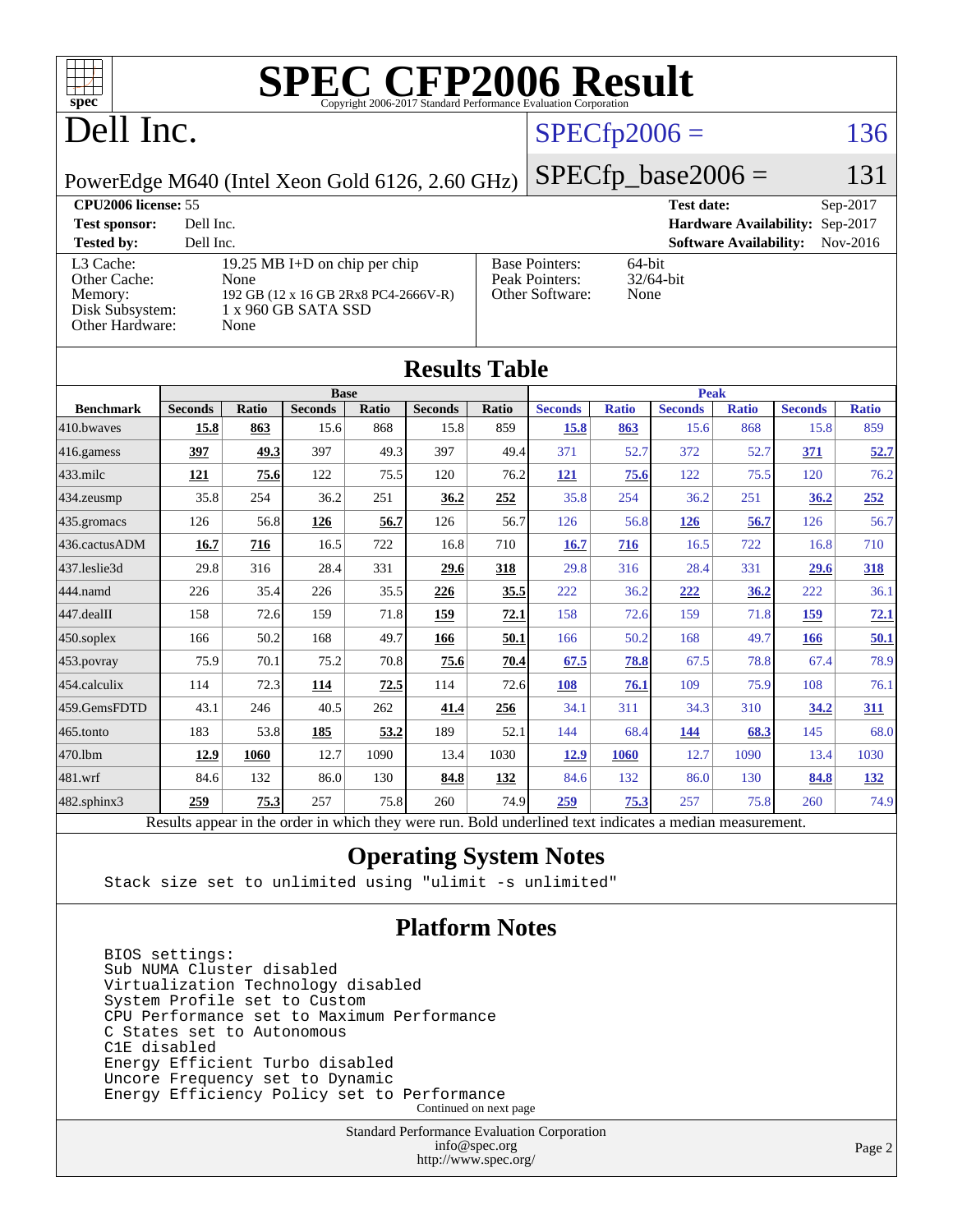

## Dell Inc.

 $SPECTp2006 = 136$ 

PowerEdge M640 (Intel Xeon Gold 6126, 2.60 GHz)  $SPECTp\_base2006 = 131$ 

**[CPU2006 license:](http://www.spec.org/auto/cpu2006/Docs/result-fields.html#CPU2006license)** 55 **[Test date:](http://www.spec.org/auto/cpu2006/Docs/result-fields.html#Testdate)** Sep-2017 **[Test sponsor:](http://www.spec.org/auto/cpu2006/Docs/result-fields.html#Testsponsor)** Dell Inc. **[Hardware Availability:](http://www.spec.org/auto/cpu2006/Docs/result-fields.html#HardwareAvailability)** Sep-2017 **[Tested by:](http://www.spec.org/auto/cpu2006/Docs/result-fields.html#Testedby)** Dell Inc. **[Software Availability:](http://www.spec.org/auto/cpu2006/Docs/result-fields.html#SoftwareAvailability)** Nov-2016

#### **[Platform Notes \(Continued\)](http://www.spec.org/auto/cpu2006/Docs/result-fields.html#PlatformNotes)**

Standard Performance Evaluation Corporation [info@spec.org](mailto:info@spec.org) Page 3 Memory Patrol Scrub disabled Logical Processor enabled CPU Interconnect Bus Link Power Management disabled PCI ASPM L1 Link Power Management disabled Sysinfo program /root/cpu2006-1.2\_ic17u3/config/sysinfo.rev6993 Revision 6993 of 2015-11-06 (b5e8d4b4eb51ed28d7f98696cbe290c1) running on linux-287k Fri Sep 8 05:58:54 2017 This section contains SUT (System Under Test) info as seen by some common utilities. To remove or add to this section, see: <http://www.spec.org/cpu2006/Docs/config.html#sysinfo> From /proc/cpuinfo model name : Intel(R) Xeon(R) Gold 6126 CPU @ 2.60GHz 2 "physical id"s (chips) 48 "processors" cores, siblings (Caution: counting these is hw and system dependent. The following excerpts from /proc/cpuinfo might not be reliable. Use with caution.) cpu cores : 12 siblings : 24 physical 0: cores 0 1 3 4 5 6 8 9 10 11 12 13 physical 1: cores 1 2 3 4 5 6 8 9 10 11 12 13 cache size : 19712 KB From /proc/meminfo MemTotal: 196682072 kB HugePages\_Total: 0<br>Hugepagesize: 2048 kB Hugepagesize: From /etc/\*release\* /etc/\*version\* SuSE-release: SUSE Linux Enterprise Server 12 (x86\_64) VERSION = 12 PATCHLEVEL = 3 # This file is deprecated and will be removed in a future service pack or release. # Please check /etc/os-release for details about this release. os-release: NAME="SLES" VERSION="12-SP3" VERSION\_ID="12.3" PRETTY\_NAME="SUSE Linux Enterprise Server 12 SP3" ID="sles" ANSI\_COLOR="0;32" CPE\_NAME="cpe:/o:suse:sles:12:sp3" uname -a: Linux linux-287k 4.4.70-2-default #1 SMP Wed Jun 7 15:12:06 UTC 2017 (4502c76) x86\_64 x86\_64 x86\_64 GNU/Linux run-level 3 Sep 8 01:32 Continued on next page

<http://www.spec.org/>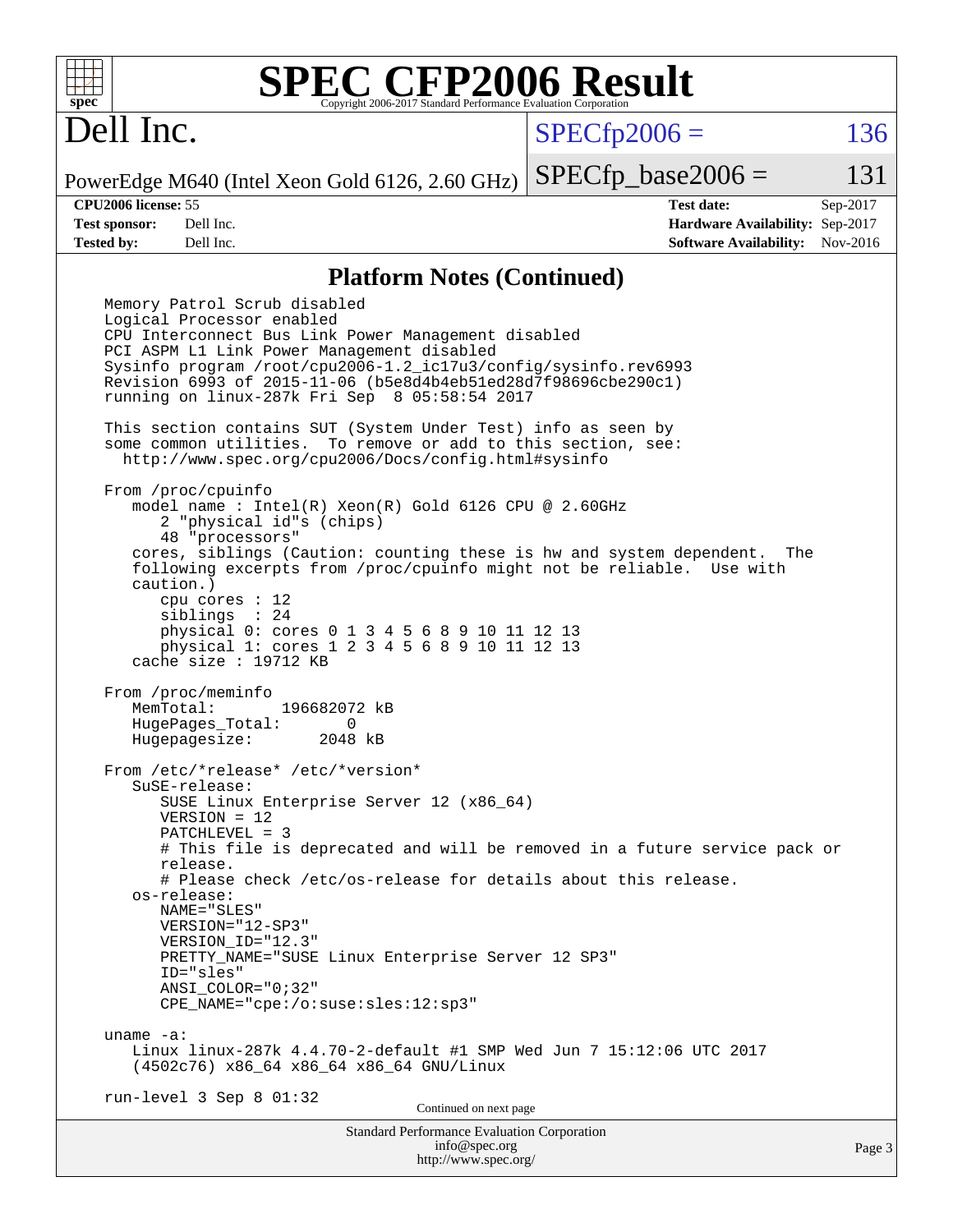| $spec^*$                                                                                                       | <b>SPEC CFP2006 Result</b><br>Copyright 2006-2017 Standard Performance Evaluation Corporation                                                                                                                                                                                                                                                                                                                                                                                                                                                                         |                |                                                                                       |                      |
|----------------------------------------------------------------------------------------------------------------|-----------------------------------------------------------------------------------------------------------------------------------------------------------------------------------------------------------------------------------------------------------------------------------------------------------------------------------------------------------------------------------------------------------------------------------------------------------------------------------------------------------------------------------------------------------------------|----------------|---------------------------------------------------------------------------------------|----------------------|
| Dell Inc.                                                                                                      |                                                                                                                                                                                                                                                                                                                                                                                                                                                                                                                                                                       | $SPECfp2006 =$ |                                                                                       | 136                  |
|                                                                                                                | PowerEdge M640 (Intel Xeon Gold 6126, 2.60 GHz)                                                                                                                                                                                                                                                                                                                                                                                                                                                                                                                       |                | $SPECfp\_base2006 =$                                                                  | 131                  |
| CPU <sub>2006</sub> license: 55<br><b>Test sponsor:</b><br>Dell Inc.<br><b>Tested by:</b><br>Dell Inc.         |                                                                                                                                                                                                                                                                                                                                                                                                                                                                                                                                                                       |                | <b>Test date:</b><br>Hardware Availability: Sep-2017<br><b>Software Availability:</b> | Sep-2017<br>Nov-2016 |
|                                                                                                                | <b>Platform Notes (Continued)</b>                                                                                                                                                                                                                                                                                                                                                                                                                                                                                                                                     |                |                                                                                       |                      |
| Filesystem<br>/dev/sda3                                                                                        | SPEC is set to: /root/cpu2006-1.2_ic17u3<br>Size Used Avail Use% Mounted on<br>Type<br>928G 9.0G 917G<br>btrfs<br>Additional information from dmidecode:                                                                                                                                                                                                                                                                                                                                                                                                              | $1\%$ /        |                                                                                       |                      |
|                                                                                                                | Warning: Use caution when you interpret this section. The 'dmidecode' program<br>reads system data which is "intended to allow hardware to be accurately<br>determined", but the intent may not be met, as there are frequent changes to<br>hardware, firmware, and the "DMTF SMBIOS" standard.                                                                                                                                                                                                                                                                       |                |                                                                                       |                      |
| Memory:                                                                                                        | BIOS Dell Inc. 1.0.0 08/10/2017<br>12x 002C00B3002C 18ASF2G72PDZ-2G6D1 16 GB 2 rank 2666 MHz                                                                                                                                                                                                                                                                                                                                                                                                                                                                          |                |                                                                                       |                      |
|                                                                                                                | 4x Not Specified Not Specified<br>(End of data from sysinfo program)                                                                                                                                                                                                                                                                                                                                                                                                                                                                                                  |                |                                                                                       |                      |
| OMP_NUM_THREADS = "24"                                                                                         | <b>General Notes</b><br>Environment variables set by runspec before the start of the run:<br>KMP_AFFINITY = "granularity=fine, compact, 1, 0"<br>LD_LIBRARY_PATH = "/root/cpu2006-1.2_ic17u3/lib/ia32:/root/cpu2006-1.2_ic17u3/lib/intel64:/root/cpu2006-1.2_ic17u3/sh10.2"<br>Binaries compiled on a system with 1x Intel Core i7-4790 CPU + 32GB RAM<br>memory using Redhat Enterprise Linux 7.2<br>Transparent Huge Pages enabled by default.<br>Filesystem page cache cleared with:<br>shell invocation of 'sync; echo 3 > /proc/sys/vm/drop_caches' prior to run |                |                                                                                       |                      |
|                                                                                                                | <b>Base Compiler Invocation</b>                                                                                                                                                                                                                                                                                                                                                                                                                                                                                                                                       |                |                                                                                       |                      |
| C benchmarks:<br>$\texttt{icc -m64}$<br>$C_{++}$ benchmarks:<br>icpc -m64<br>Fortran benchmarks:<br>ifort -m64 | Benchmarks using both Fortran and C:<br>$\text{icc -m64}$ ifort -m64                                                                                                                                                                                                                                                                                                                                                                                                                                                                                                  |                |                                                                                       |                      |
|                                                                                                                | <b>Standard Performance Evaluation Corporation</b><br>info@spec.org<br>http://www.spec.org/                                                                                                                                                                                                                                                                                                                                                                                                                                                                           |                |                                                                                       | Page 4               |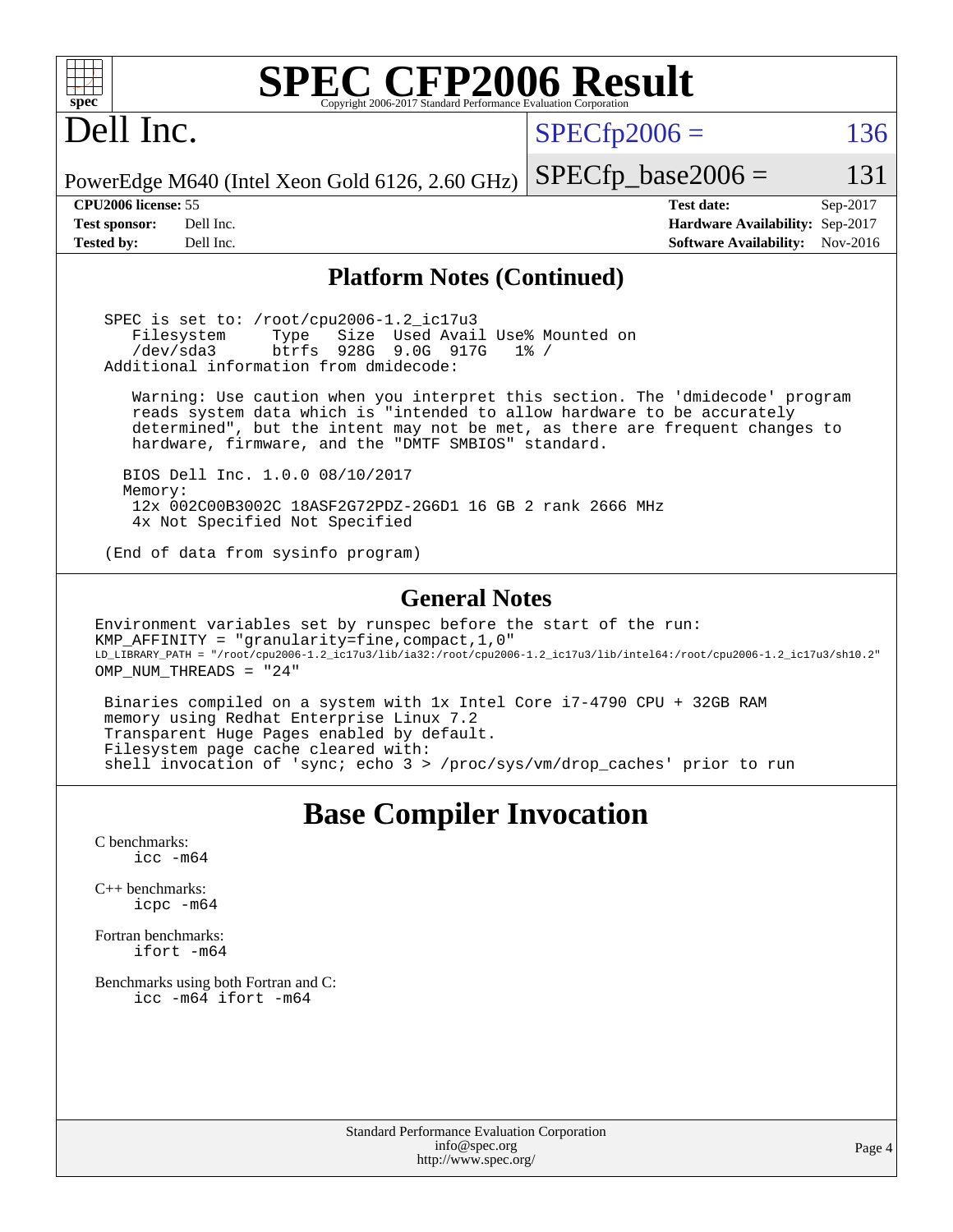

## Dell Inc.

 $SPECTp2006 = 136$ 

PowerEdge M640 (Intel Xeon Gold 6126, 2.60 GHz)

 $SPECTp\_base2006 = 131$ **[CPU2006 license:](http://www.spec.org/auto/cpu2006/Docs/result-fields.html#CPU2006license)** 55 **[Test date:](http://www.spec.org/auto/cpu2006/Docs/result-fields.html#Testdate)** Sep-2017 **[Test sponsor:](http://www.spec.org/auto/cpu2006/Docs/result-fields.html#Testsponsor)** Dell Inc. **[Hardware Availability:](http://www.spec.org/auto/cpu2006/Docs/result-fields.html#HardwareAvailability)** Sep-2017 **[Tested by:](http://www.spec.org/auto/cpu2006/Docs/result-fields.html#Testedby)** Dell Inc. **[Software Availability:](http://www.spec.org/auto/cpu2006/Docs/result-fields.html#SoftwareAvailability)** Nov-2016

### **[Base Portability Flags](http://www.spec.org/auto/cpu2006/Docs/result-fields.html#BasePortabilityFlags)**

| 410.bwaves: -DSPEC CPU LP64                 |                                                                |
|---------------------------------------------|----------------------------------------------------------------|
| 416.gamess: -DSPEC_CPU_LP64                 |                                                                |
| 433.milc: -DSPEC CPU LP64                   |                                                                |
| 434.zeusmp: -DSPEC_CPU_LP64                 |                                                                |
| 435.gromacs: -DSPEC_CPU_LP64 -nofor_main    |                                                                |
| 436.cactusADM: -DSPEC CPU LP64 -nofor main  |                                                                |
| 437.leslie3d: -DSPEC CPU LP64               |                                                                |
| 444.namd: -DSPEC CPU LP64                   |                                                                |
| 447.dealII: -DSPEC_CPU LP64                 |                                                                |
| 450.soplex: -DSPEC_CPU_LP64                 |                                                                |
| 453.povray: -DSPEC_CPU_LP64                 |                                                                |
| 454.calculix: - DSPEC CPU LP64 - nofor main |                                                                |
| 459. GemsFDTD: - DSPEC CPU LP64             |                                                                |
| 465.tonto: - DSPEC CPU LP64                 |                                                                |
| 470.1bm: - DSPEC CPU LP64                   |                                                                |
|                                             | 481.wrf: -DSPEC CPU LP64 -DSPEC CPU CASE FLAG -DSPEC CPU LINUX |
| 482.sphinx3: -DSPEC_CPU_LP64                |                                                                |

### **[Base Optimization Flags](http://www.spec.org/auto/cpu2006/Docs/result-fields.html#BaseOptimizationFlags)**

[C benchmarks](http://www.spec.org/auto/cpu2006/Docs/result-fields.html#Cbenchmarks): [-xCORE-AVX2](http://www.spec.org/cpu2006/results/res2017q4/cpu2006-20170918-49872.flags.html#user_CCbase_f-xCORE-AVX2) [-ipo](http://www.spec.org/cpu2006/results/res2017q4/cpu2006-20170918-49872.flags.html#user_CCbase_f-ipo) [-O3](http://www.spec.org/cpu2006/results/res2017q4/cpu2006-20170918-49872.flags.html#user_CCbase_f-O3) [-no-prec-div](http://www.spec.org/cpu2006/results/res2017q4/cpu2006-20170918-49872.flags.html#user_CCbase_f-no-prec-div) [-parallel](http://www.spec.org/cpu2006/results/res2017q4/cpu2006-20170918-49872.flags.html#user_CCbase_f-parallel) [-qopt-prefetch](http://www.spec.org/cpu2006/results/res2017q4/cpu2006-20170918-49872.flags.html#user_CCbase_f-qopt-prefetch) [C++ benchmarks:](http://www.spec.org/auto/cpu2006/Docs/result-fields.html#CXXbenchmarks) [-xCORE-AVX2](http://www.spec.org/cpu2006/results/res2017q4/cpu2006-20170918-49872.flags.html#user_CXXbase_f-xCORE-AVX2) [-ipo](http://www.spec.org/cpu2006/results/res2017q4/cpu2006-20170918-49872.flags.html#user_CXXbase_f-ipo) [-O3](http://www.spec.org/cpu2006/results/res2017q4/cpu2006-20170918-49872.flags.html#user_CXXbase_f-O3) [-no-prec-div](http://www.spec.org/cpu2006/results/res2017q4/cpu2006-20170918-49872.flags.html#user_CXXbase_f-no-prec-div) [-qopt-prefetch](http://www.spec.org/cpu2006/results/res2017q4/cpu2006-20170918-49872.flags.html#user_CXXbase_f-qopt-prefetch) [Fortran benchmarks](http://www.spec.org/auto/cpu2006/Docs/result-fields.html#Fortranbenchmarks): [-xCORE-AVX2](http://www.spec.org/cpu2006/results/res2017q4/cpu2006-20170918-49872.flags.html#user_FCbase_f-xCORE-AVX2) [-ipo](http://www.spec.org/cpu2006/results/res2017q4/cpu2006-20170918-49872.flags.html#user_FCbase_f-ipo) [-O3](http://www.spec.org/cpu2006/results/res2017q4/cpu2006-20170918-49872.flags.html#user_FCbase_f-O3) [-no-prec-div](http://www.spec.org/cpu2006/results/res2017q4/cpu2006-20170918-49872.flags.html#user_FCbase_f-no-prec-div) [-parallel](http://www.spec.org/cpu2006/results/res2017q4/cpu2006-20170918-49872.flags.html#user_FCbase_f-parallel) [-qopt-prefetch](http://www.spec.org/cpu2006/results/res2017q4/cpu2006-20170918-49872.flags.html#user_FCbase_f-qopt-prefetch) [Benchmarks using both Fortran and C](http://www.spec.org/auto/cpu2006/Docs/result-fields.html#BenchmarksusingbothFortranandC): [-xCORE-AVX2](http://www.spec.org/cpu2006/results/res2017q4/cpu2006-20170918-49872.flags.html#user_CC_FCbase_f-xCORE-AVX2) [-ipo](http://www.spec.org/cpu2006/results/res2017q4/cpu2006-20170918-49872.flags.html#user_CC_FCbase_f-ipo) [-O3](http://www.spec.org/cpu2006/results/res2017q4/cpu2006-20170918-49872.flags.html#user_CC_FCbase_f-O3) [-no-prec-div](http://www.spec.org/cpu2006/results/res2017q4/cpu2006-20170918-49872.flags.html#user_CC_FCbase_f-no-prec-div) [-parallel](http://www.spec.org/cpu2006/results/res2017q4/cpu2006-20170918-49872.flags.html#user_CC_FCbase_f-parallel) [-qopt-prefetch](http://www.spec.org/cpu2006/results/res2017q4/cpu2006-20170918-49872.flags.html#user_CC_FCbase_f-qopt-prefetch)

### **[Peak Compiler Invocation](http://www.spec.org/auto/cpu2006/Docs/result-fields.html#PeakCompilerInvocation)**

[C benchmarks](http://www.spec.org/auto/cpu2006/Docs/result-fields.html#Cbenchmarks): [icc -m64](http://www.spec.org/cpu2006/results/res2017q4/cpu2006-20170918-49872.flags.html#user_CCpeak_intel_icc_64bit_bda6cc9af1fdbb0edc3795bac97ada53)

[C++ benchmarks:](http://www.spec.org/auto/cpu2006/Docs/result-fields.html#CXXbenchmarks) [icpc -m64](http://www.spec.org/cpu2006/results/res2017q4/cpu2006-20170918-49872.flags.html#user_CXXpeak_intel_icpc_64bit_fc66a5337ce925472a5c54ad6a0de310)

[Fortran benchmarks](http://www.spec.org/auto/cpu2006/Docs/result-fields.html#Fortranbenchmarks): [ifort -m64](http://www.spec.org/cpu2006/results/res2017q4/cpu2006-20170918-49872.flags.html#user_FCpeak_intel_ifort_64bit_ee9d0fb25645d0210d97eb0527dcc06e)

[Benchmarks using both Fortran and C](http://www.spec.org/auto/cpu2006/Docs/result-fields.html#BenchmarksusingbothFortranandC): [icc -m64](http://www.spec.org/cpu2006/results/res2017q4/cpu2006-20170918-49872.flags.html#user_CC_FCpeak_intel_icc_64bit_bda6cc9af1fdbb0edc3795bac97ada53) [ifort -m64](http://www.spec.org/cpu2006/results/res2017q4/cpu2006-20170918-49872.flags.html#user_CC_FCpeak_intel_ifort_64bit_ee9d0fb25645d0210d97eb0527dcc06e)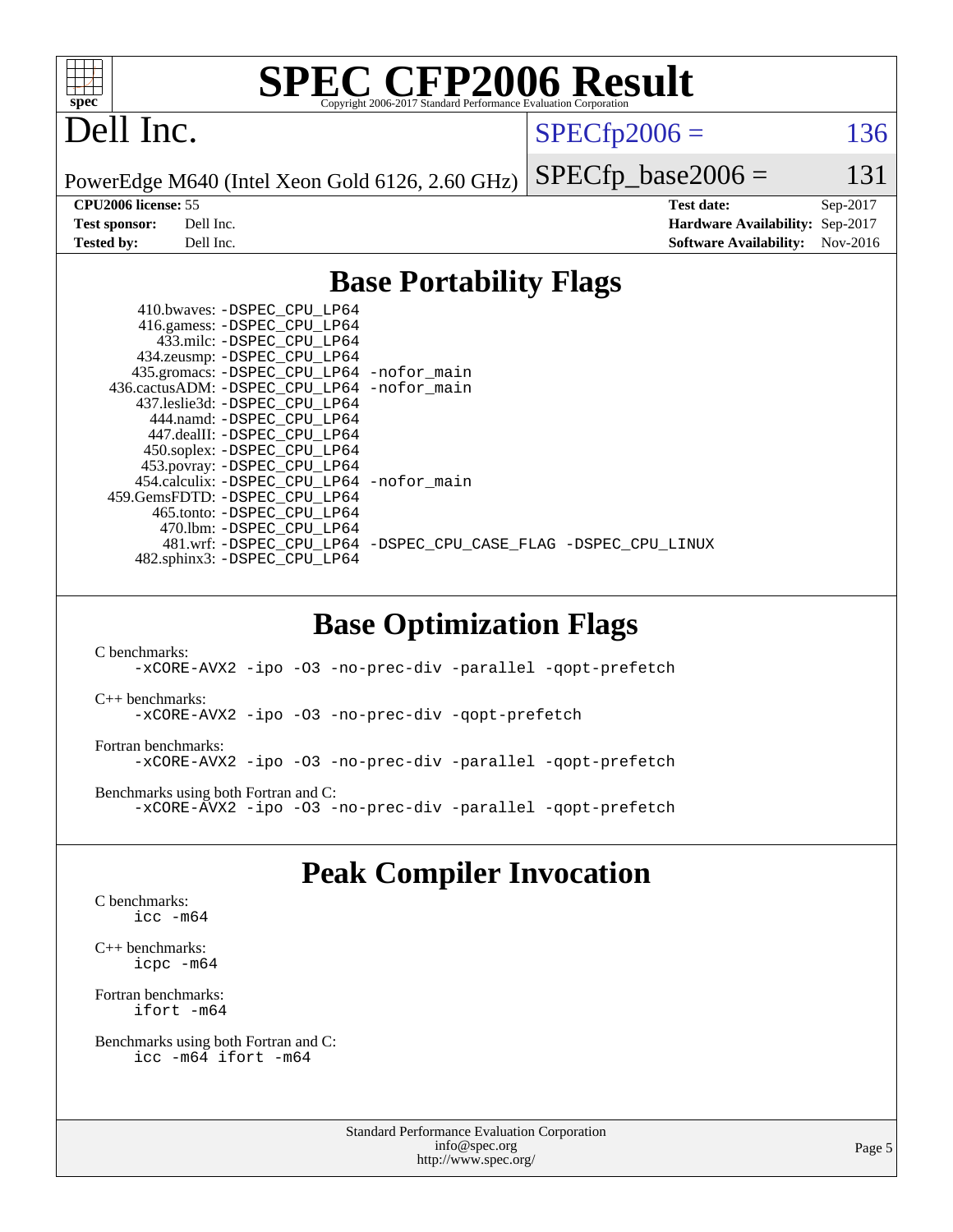

# Dell Inc.

 $SPECTp2006 = 136$ 

 $SPECTp\_base2006 = 131$ 

PowerEdge M640 (Intel Xeon Gold 6126, 2.60 GHz)

**[CPU2006 license:](http://www.spec.org/auto/cpu2006/Docs/result-fields.html#CPU2006license)** 55 **[Test date:](http://www.spec.org/auto/cpu2006/Docs/result-fields.html#Testdate)** Sep-2017 **[Test sponsor:](http://www.spec.org/auto/cpu2006/Docs/result-fields.html#Testsponsor)** Dell Inc. **[Hardware Availability:](http://www.spec.org/auto/cpu2006/Docs/result-fields.html#HardwareAvailability)** Sep-2017 **[Tested by:](http://www.spec.org/auto/cpu2006/Docs/result-fields.html#Testedby)** Dell Inc. **[Software Availability:](http://www.spec.org/auto/cpu2006/Docs/result-fields.html#SoftwareAvailability)** Nov-2016

## **[Peak Portability Flags](http://www.spec.org/auto/cpu2006/Docs/result-fields.html#PeakPortabilityFlags)**

Same as Base Portability Flags

## **[Peak Optimization Flags](http://www.spec.org/auto/cpu2006/Docs/result-fields.html#PeakOptimizationFlags)**

[C benchmarks](http://www.spec.org/auto/cpu2006/Docs/result-fields.html#Cbenchmarks):

433.milc: basepeak = yes

470.lbm: basepeak = yes

 $482$ .sphinx3: basepeak = yes

[C++ benchmarks:](http://www.spec.org/auto/cpu2006/Docs/result-fields.html#CXXbenchmarks)

```
 444.namd: -prof-gen(pass 1) -prof-use(pass 2) -xCORE-AVX2(pass 2)
      -par-num-threads=1-ipo-O3(pass 2)-no-prec-div(pass 2) -fno-alias -auto-ilp32
```
447.dealII: basepeak = yes

 $450$ .soplex: basepeak = yes

```
 453.povray: -prof-gen(pass 1) -prof-use(pass 2) -xCORE-AVX2(pass 2)
        -par-num-threads=1-ipo-O3(pass 2)-no-prec-div(pass 2) -unroll4 -ansi-alias
```
[Fortran benchmarks](http://www.spec.org/auto/cpu2006/Docs/result-fields.html#Fortranbenchmarks):

```
410.bwaves: basepeak = yes 416.gamess: -prof-gen(pass 1) -prof-use(pass 2) -xCORE-AVX2(pass 2)
            -par-num-threads=1-ipo-O3(pass 2)-no-prec-div(pass 2) -unroll2 -inline-level=0 -scalar-rep-
   434.zeusmp: basepeak = yes
   437.leslie3d: basepeak = yes
459.GemsFDTD: -prof-gen(pass 1) -prof-use(pass 2) -xCORE-AVX2(pass 2)
            -par-num-threads=1(pass 1) -ipo(pass 2) -O3(pass 2)
            -no-prec-div(pass 2) -unroll2 -inline-level=0
            -qopt-prefetch -parallel
     465.tonto: -prof-gen(pass 1) -prof-use(pass 2) -xCORE-AVX2(pass 2)
            -par-num-threads=1(pass 1) -ipo(pass 2) -O3(pass 2)
            -no-prec-div-inline-calloc-qopt-malloc-options=3
            -auto -unroll4
```
Continued on next page

```
Standard Performance Evaluation Corporation
            info@spec.org
          http://www.spec.org/
```